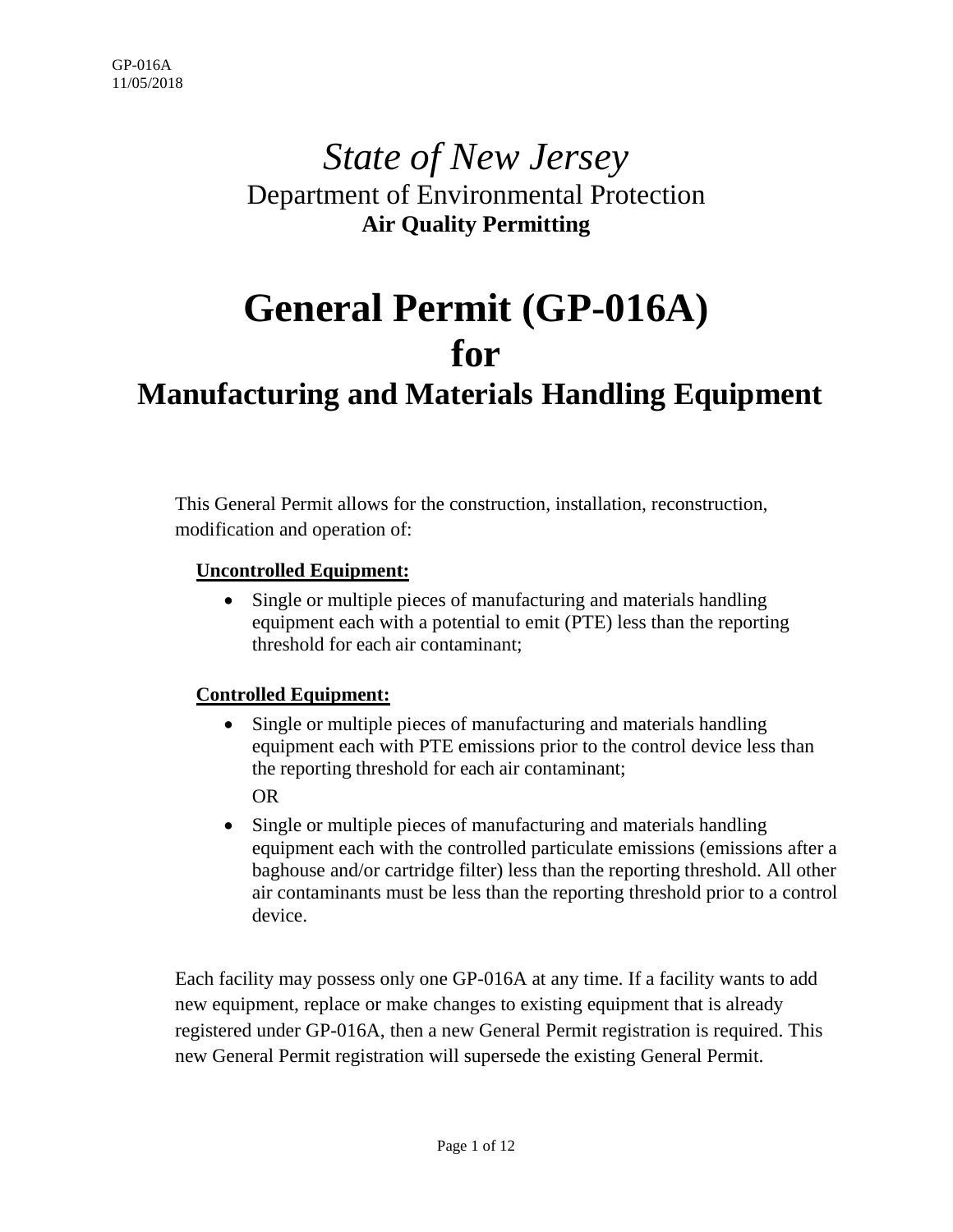#### **I. DEFINITIONS**

The terms and phrases used in this document shall have the same meaning as in N.J.A.C. 7:27-8, and/or as listed below:

**"Air Pollution Control Apparatus"** means any device which prevents or controls the emission of any air contaminant directly or indirectly into the outdoor atmosphere.

**"Department"** means the New Jersey Department of Environmental Protection.

**"Distillates of Air"** means helium (He), nitrogen (N2), oxygen (O2), neon (Ne),  $argon (Ar)$ , krypton  $(Kr)$ , and xenon  $(Xe)$ .

**"Dry Cleaning Equipment"** means equipment, located at a commercial establishment, used for cleaning textiles or garments, in which the cleaning agent is a chemical or petroleum solvent.

**"Fumigation"** means the use of gaseous pesticide (fumigant) in order to control and/or eliminate pests. This includes all activities prior to application of fumigant(s), the application of fumigant(s), fumigation period, and post fumigation activities.

**"Graphic Arts Operation"** means the application of one or more surface coating formulations non-uniformly across a surface, using one or more printing units, together with any associated drying or curing areas. A single graphic arts operation ends after drying or curing and before other surface coating formulations are applied. For any web line, this term means an entire application system, including any associated drying ovens or areas between the supply roll and take-up roll or folder. This term does not include any surface coating operation.

"HAP" or "Hazardous Air Pollutant" means an air contaminant listed in or pursuant to 42 U.S.C. §7412(b).

**"Incinerator"** means any device, apparatus, equipment, or structure using combustion or pyrolysis for destroying, reducing or salvaging any material or substance, but does not include thermal or catalytic oxidizers used as control apparatus on manufacturing equipment.

**"MACT"** or "**Maximum Achievable Control Technology"** means the regulation establishing performance or emission standard promulgated under section 112 of the Clean Air Act (42 U.S.C.A. § 7412) at 40 CFR Part 63 (relating to National Emission Standards for Hazardous Air Pollutants for Source Categories).

#### **"Manufacturing and Materials Handling Equipment"** means

1. Equipment using pneumatic, bucket or belt conveying systems from which emissions occur; OR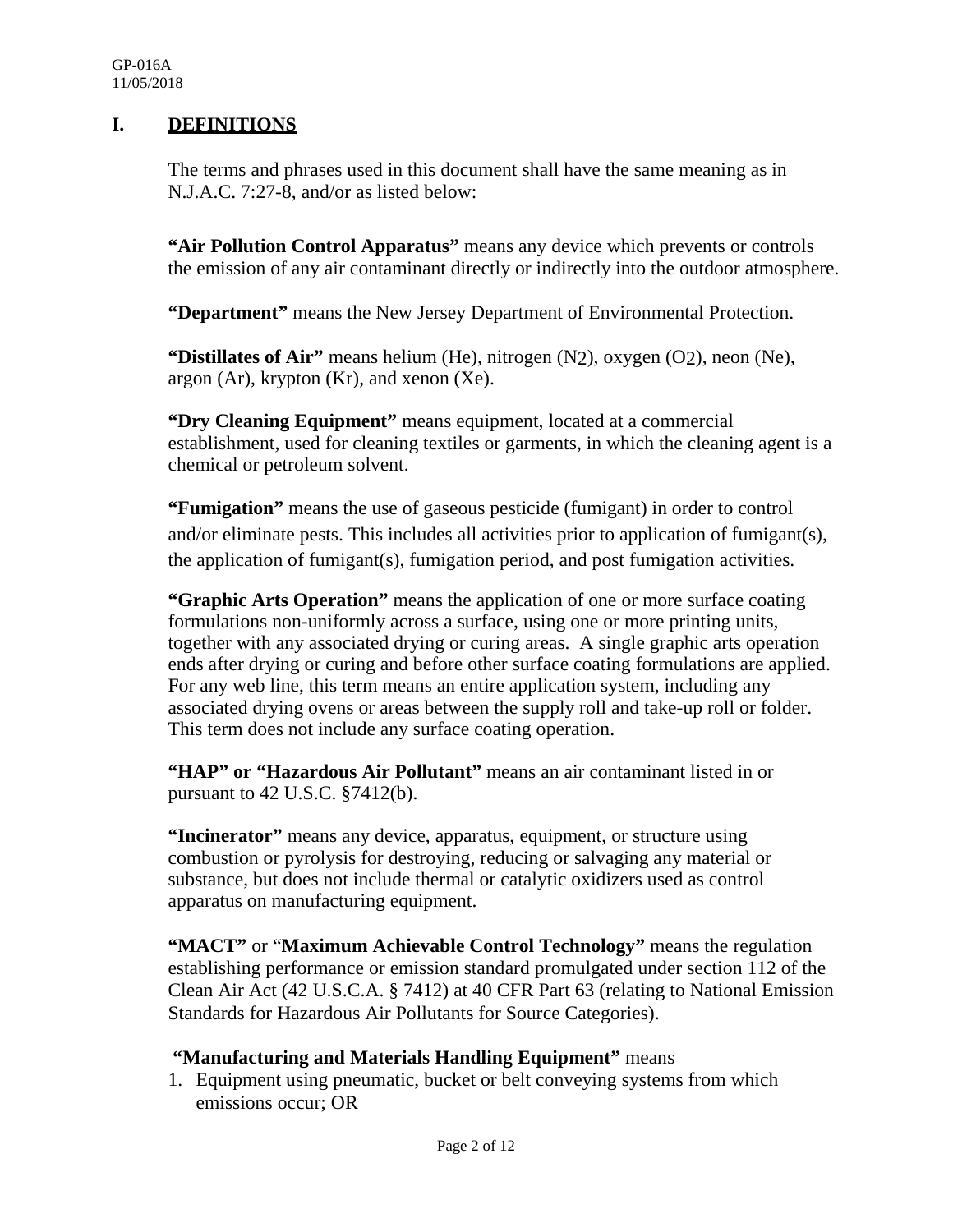- 2. Equipment in which the combined weight of all raw materials used exceeds 50 pounds in any one hour, in accordance with N.J.A.C. 7:27-8.2(c)19. In determining the weight of the raw materials used, the weight of the following shall be excluded, in accordance with N.J.A.C. 7:27-8.2(c)19ii.
	- $\bullet$  Air:
	- Water:
	- Containers, as long as the container is not consumed as part of the operation; and
	- Paper, metal or plastic that is twisted, bent or folded in the operation, as long as it does not cause visible emissions.

**"NESHAP"** means a National Emission Standard for a Hazardous Air Pollutant as promulgated under 40 CFR Part 61 or 40 CFR Part 63.

**"NSPS"** means Standards of Performance for New Stationary Sources as promulgated under 40 CFR 60, commonly referred to as New Source Performance Standards.

**"Particulate Control Apparatus"** means equipment designated to capture the particulates from manufacturing and materials handling equipment. This general permit is limited only to a baghouse and/or cartridge filter.

**"Potential to Emit" or "PTE"** means the maximum aggregate capacity of equipment to emit an air contaminant under its physical and operational design. Equipmentrelated fugitive emissions shall be included in the determination of potential to emit. For the purpose of this General Permit, physical and operational limitations on the capacity of equipment or the emission of an air contaminant, including any limitation on fugitive emissions as a result of any applicable requirement, control apparatus, and restrictions on hours of operation or on the type or amount of material processed, are not considered part of its design.

**"Reporting Threshold"** means the threshold for reporting emissions of air contaminants in accordance with [N.J.A.C. 7:27-8,](http://www.state.nj.us/dep/aqm/Sub8v2015.pdf) and N.J.A.C. 7:27-17, as applicable.

**"Storage tank"** means any tank, reservoir, or vessel, which is a container for liquids or gases, wherein:

- 1. No manufacturing process, or part thereof, other than filling or emptying takes place; and
- 2. The only treatment carried out is that necessary to prevent change from occurring in the physical condition or the chemical properties of the liquids or gases deposited into the container. Such treatment may include recirculating, agitating, maintaining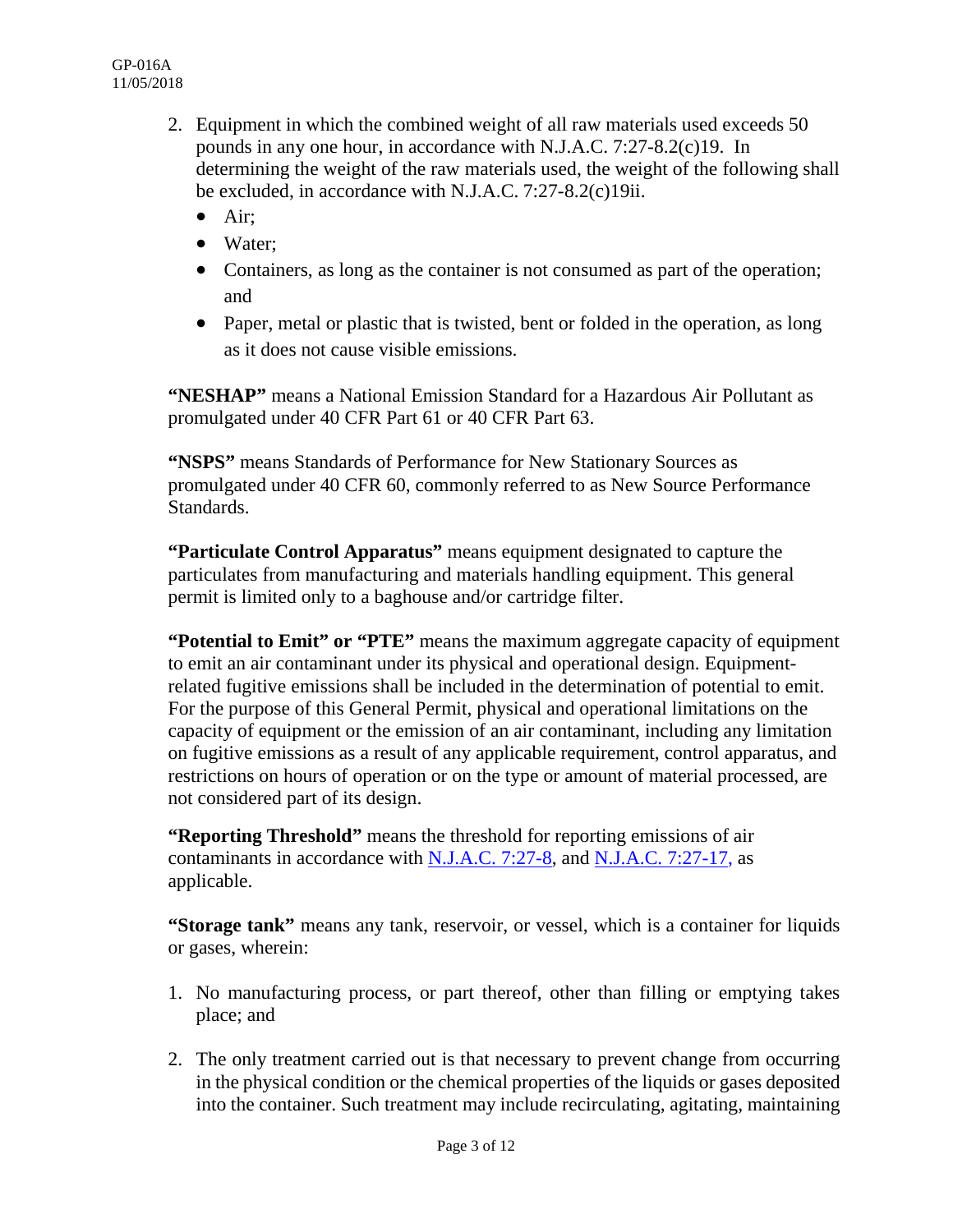the temperature of the stored liquids or gases, or replacing air in the vapor space above the stored liquids or gases with an inert gas in order to inhibit the occurrence of chemical reaction.

**"Surface Cleaner"** means a device to remove unwanted foreign matter from the surfaces of materials by using VOC or HAP solvents in liquid or vapor state.

**"Surface Coating Operation"** means the application of one or more surface coating formulations uniformly across a surface, using one or more coating applicators, together with any associated drying or curing areas. A single surface coating operation ends after drying or curing and before other surface coating formulations are applied. For any web coating line, this term means an entire coating application system, including any associated drying ovens or areas between the supply roll and take-up roll that is used to apply surface coating formulations onto a continuous strip or web. This term does not include any graphic arts operation.

#### **II. AUTHORITY**

This General Permit is issued under the authority of N.J.S.A. 26:2C-9.2. This General Permit shall allow for inspection and evaluation to assure conformance with all provisions of N.J.A.C. 7:27 et seq. An opportunity for public comment on this General Permit was provided on July 16, 2018.

## **III. APPLICABILITY**

This General Permit allows for the construction, installation, reconstruction, modification and operation of:

#### **Uncontrolled Equipment:**

• Single or multiple manufacturing and materials handling equipment each with a potential to emit (PTE) less than the reporting threshold for each air contaminant;

#### **Controlled Equipment:**

• Single or multiple manufacturing and materials handling equipment each with PTE emissions prior to the control device less than the reporting threshold for each air contaminant;

OR

• Single or multiple manufacturing and materials handling equipment each with the controlled particulate emissions (emissions after a baghouse and/or cartridge filter) less than the reporting threshold. All other air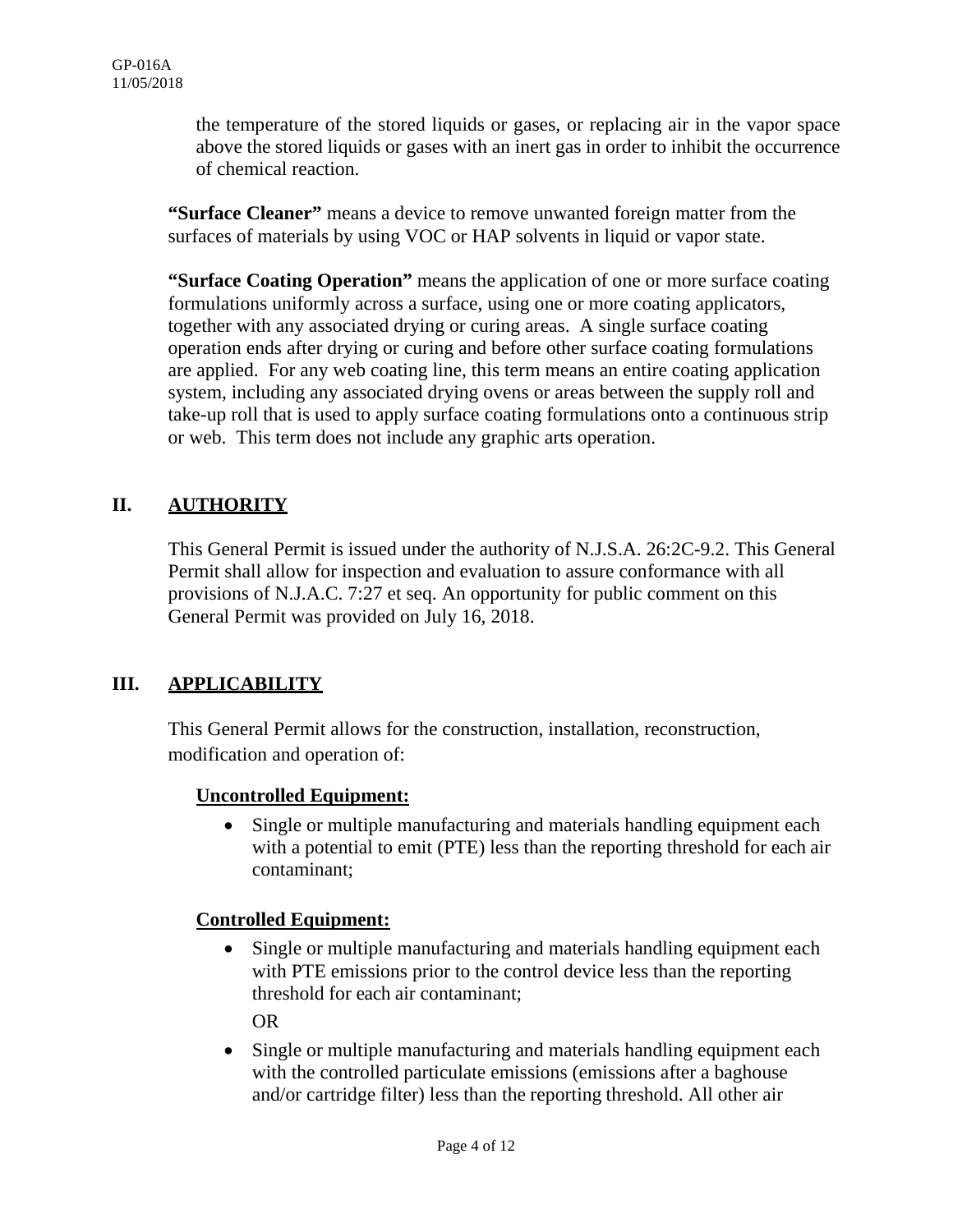contaminants must be less than the reporting threshold prior to a control device.

Each facility may possess only one GP-016A at any time. If a facility wants to add new equipment, replace or make changes to existing equipment that is already registered under GP-016A, then a new General Permit registration is required. This new General Permit registration will supersede the existing General Permit.

#### **IV. EXCLUSIONS**

This General Permit shall not be used for the following equipment:

- 1. Any equipment for which another specific General Permit has been established pursuant to N.J.A.C. 7:27-8.8;
- 2. Any equipment subject to NSPS, MACT, or NESHAPS requirements;
- 3. Any combustion source burning any commercial or non-commercial fuel;
- 4. Any dry-cleaning equipment;
- 5. Any waste or water treatment equipment, in accordance with N.J.A.C. 7:27-8;
- 6. Any surface cleaner;
- 7. Any equipment that meets the definition of a graphic arts operation;
- 8. Any tank or vessel used in etching, pickling, plating, electroplating or anodizing;
- 9. Any transfer operation involving gasoline or other VOCs;
- 10. Any tanks, reservoirs, containers and bins which have a capacity in excess of 2,000 cubic feet and which are used for the storage of solid particles;
- 11. Any equipment that meets the definition of a surface coating operation;
- 12. Any incinerator;
- 13. Any equipment used for the purpose of venting a closed or operating dump, sanitary landfill, hazardous waste landfill, or other solid waste facility including waste transfer stations;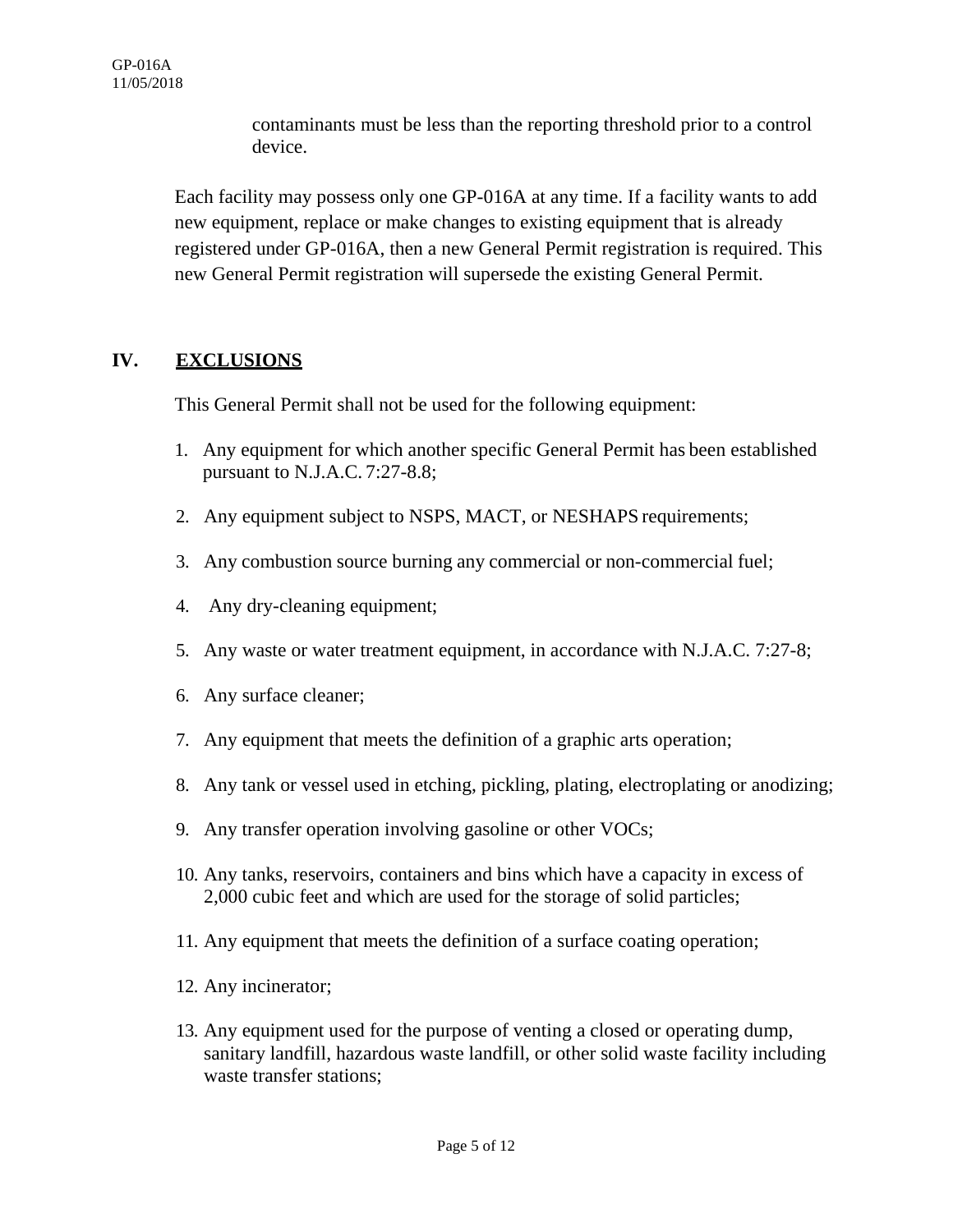- 14. Any welding equipment:
- 15. Any site remediation activity;
- 16. Any storage tank which have a capacity in excess of 10,000 gallons and which are used for the storage of liquids, except water or distillates of air; and
- 17. Any storage tank which have a capacity of 2,000 gallons or greater and which are used for the storage of a VOC or mixture of VOCs having a vapor pressure or sum of partial pressures of 0.02 pounds per square inch absolute (1.0 millimeters of mercury) or greater at standard conditions.
- 18. Any fumigation activity.

#### **V. EQUIPMENT / CONTROL SPECIFICATIONS**

- Upon request of the Department, the Permittee shall have available emission calculations records or any other documentation showing that the maximum potential emissions for each air contaminant from each piece of equipment is below the reporting threshold.
- The Permittee shall maintain records of the manufacturer specifications for each equipment, if available.
- The particulate baghouse or cartridge filter shall be operated and maintained in accordance with the manufacturer's specifications and recommendations.

## **VI. POTENTIAL TO EMIT**

The Potential to Emit (PTE) for equipment permitted under this General Permit shall be less than the reporting thresholds in accordance with [N.J.A.C. 7:27-8,](http://www.state.nj.us/dep/aqm/Sub8v2015.pdf) and N.J.A.C. 7:27-17, as applicable.

## **VII. SUBMITTAL / CONTACT INFORMATION**

For assistance or contact information, please go to the following resources:

- 1. Air Compliance and Enforcement at: <http://www.nj.gov/dep/enforcement/air.html>
- 2. Bureau of Stationary Sources at: <http://www.nj.gov/dep/aqpp/>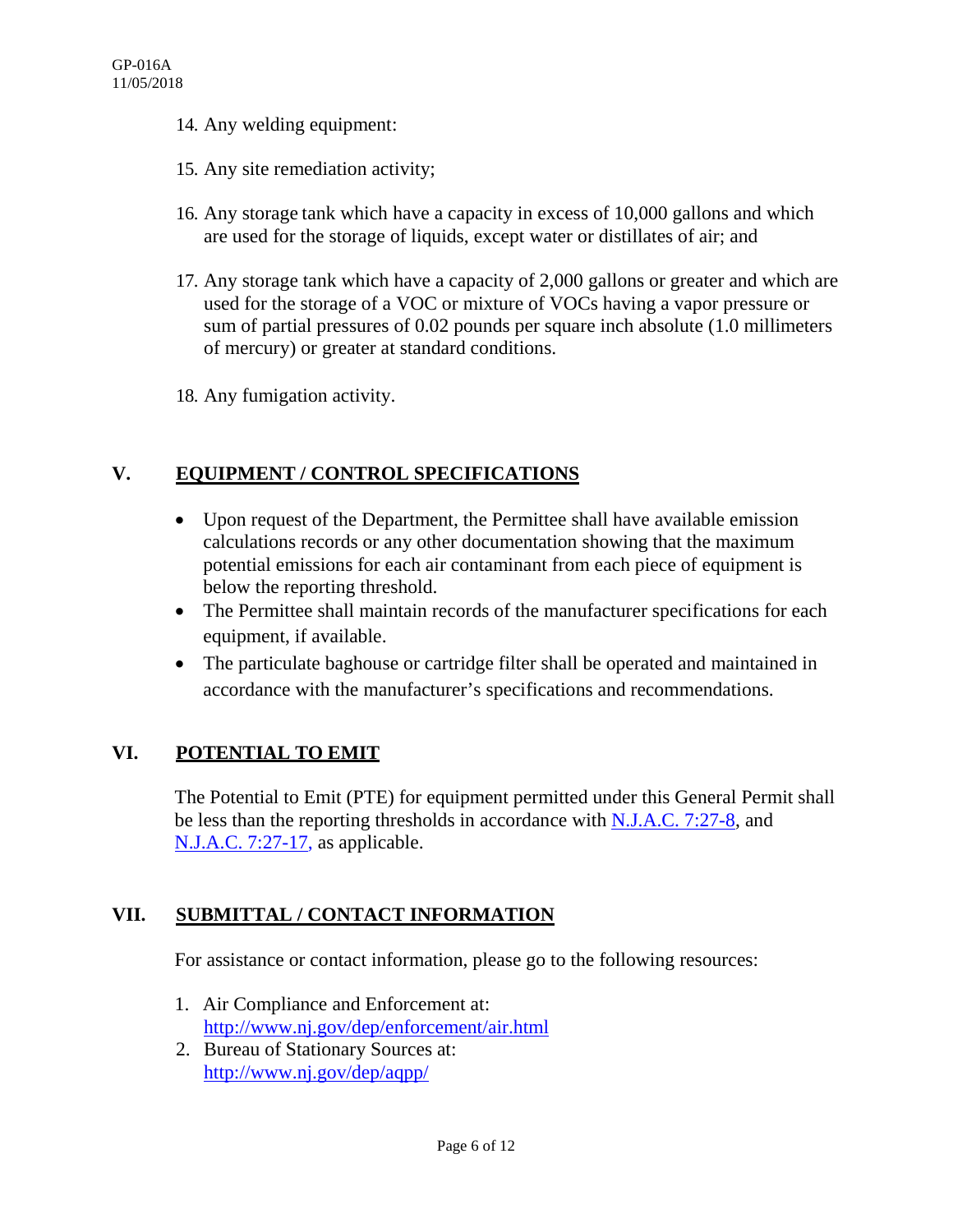3. Small Business Assistance Program at: <http://www.nj.gov/dep/aqes/sbap/index.html>

# **VIII. COMPLIANCE PLAN**

The Equipment covered by this General Permit is subject to the applicable requirements listed on the following page.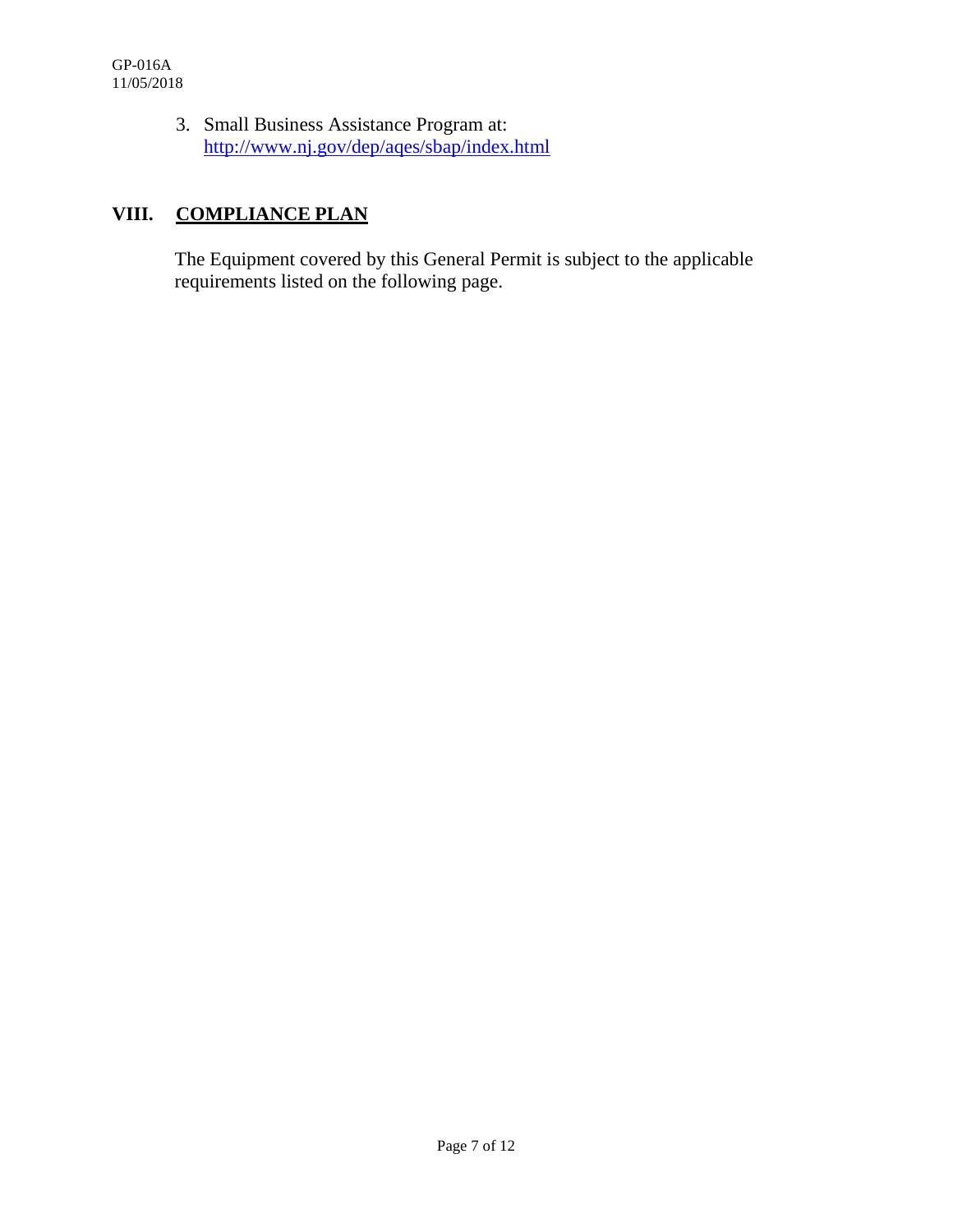#### **COMPLIANCE PLAN: Manufacturing and Materials Handling Equipment**

| $Ref.$ #       | <b>Applicable Requirement</b>                                                                                                                                                                                                                                                                                                                                                                                                                                                                         | <b>Monitoring Requirement</b> | <b>Recordkeeping Requirement</b> | <b>Submittal/Action Requirement</b>                                                                                                                                                                                                                                                                                                                                                                                                                                                                |
|----------------|-------------------------------------------------------------------------------------------------------------------------------------------------------------------------------------------------------------------------------------------------------------------------------------------------------------------------------------------------------------------------------------------------------------------------------------------------------------------------------------------------------|-------------------------------|----------------------------------|----------------------------------------------------------------------------------------------------------------------------------------------------------------------------------------------------------------------------------------------------------------------------------------------------------------------------------------------------------------------------------------------------------------------------------------------------------------------------------------------------|
| $\mathbf{1}$   | All conditions contained in the document<br>"General Procedures for General Permits"<br>posted at the web page address,<br>http://www.nj.gov/dep/aqpp/genproc.htm in<br>addition to this Compliance Plan, shall also<br>be subject to enforcement.<br>$[N.J.A.C.7:27-8.13(a)]$                                                                                                                                                                                                                        | None.                         | None.                            | None.                                                                                                                                                                                                                                                                                                                                                                                                                                                                                              |
| $\overline{2}$ | This equipment shall not cause any air<br>contaminant, including an air contaminant<br>detectable by the sense of smell, to be present in<br>the outdoor atmosphere in such quantity and<br>duration which is, or tends to be, injurious to<br>human health or welfare, animal or plant life or<br>property, or would unreasonably interfere with<br>the enjoyment of life or property, except in areas<br>over which the owner or operator has exclusive<br>use or occupancy.<br>$[N.J.A.C. 7:27-5]$ | None.                         | None.                            | Any operation of the equipment which may<br>cause a release of air contaminants in a<br>quantity or concentration which poses a<br>potential threat to public health, welfare, or the<br>environment or which might reasonably result<br>in citizen complaints shall be reported by the<br>Permittee as required by the Air Pollution<br>Control Act. Such notification shall be made<br>immediately by calling the Environmental<br>Action Hotline at (877) 927-6337.<br>$[N.J.S.A. 26:2C-19(e)]$ |
| $\mathfrak{Z}$ | The permittee shall ensure all pieces of<br>manufacturing and materials handling<br>equipment included in this General Permit are<br>easily identifiable by clear and conspicuous<br>labeling.<br>$[N.J.A.C. 7:27-8.13(a)]$                                                                                                                                                                                                                                                                           | None.                         | None.                            | None.                                                                                                                                                                                                                                                                                                                                                                                                                                                                                              |
| $\overline{4}$ | No Visible Emissions, exclusive of condensed<br>water vapor, except for no more than 3 minutes<br>in any consecutive 30-minute period.<br>[N.J.A.C 7:27-8.13(a)].                                                                                                                                                                                                                                                                                                                                     | None.                         | None.                            | None.                                                                                                                                                                                                                                                                                                                                                                                                                                                                                              |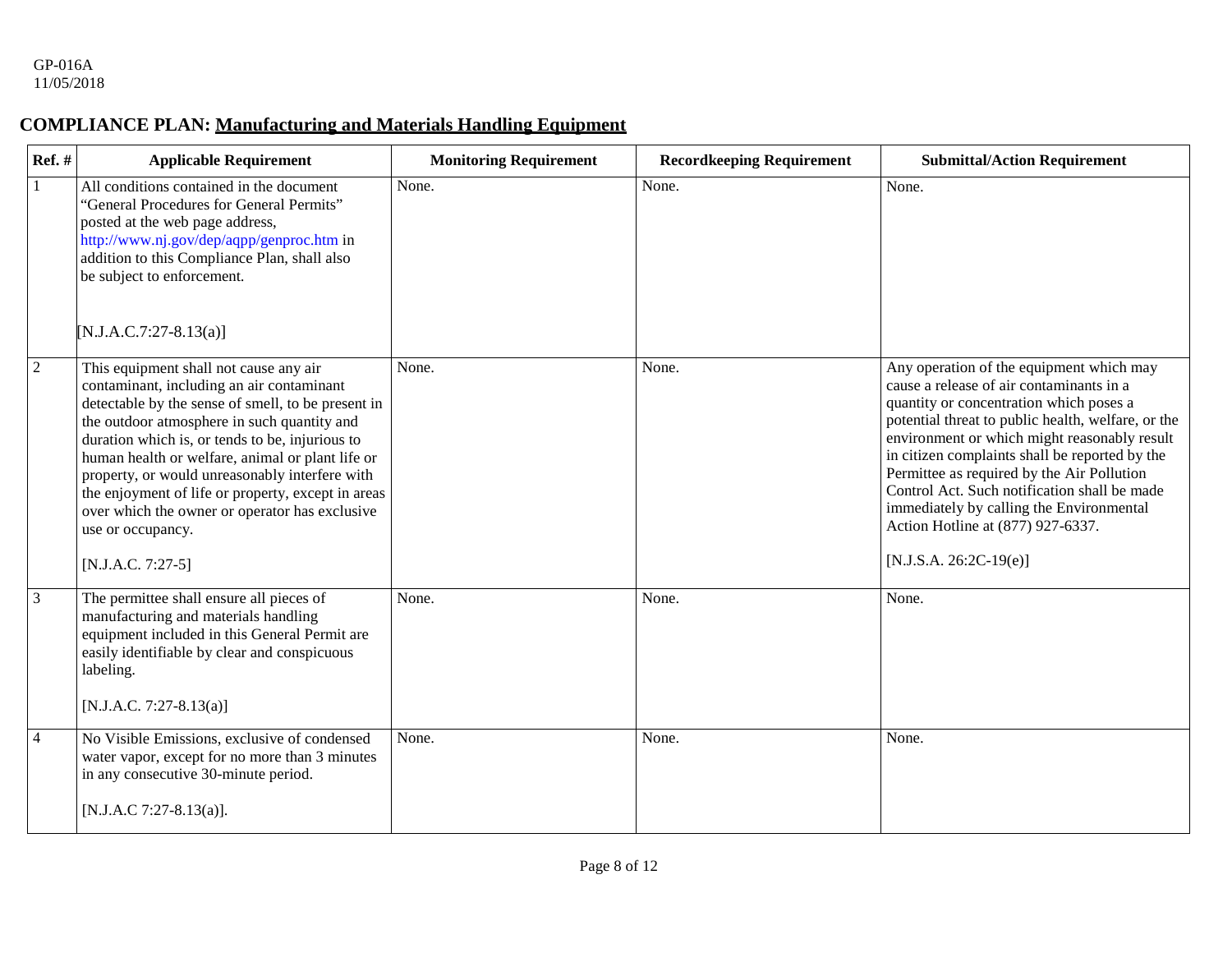| Ref. #         | <b>Applicable Requirement</b>                                                                                                                                                                                                                                                                                                                                                                                                                                                                                                            | <b>Monitoring Requirement</b> | <b>Recordkeeping Requirement</b>                                                                                                                                                                                            | <b>Submittal/Action Requirement</b>                                                                                                                                                                                                                  |
|----------------|------------------------------------------------------------------------------------------------------------------------------------------------------------------------------------------------------------------------------------------------------------------------------------------------------------------------------------------------------------------------------------------------------------------------------------------------------------------------------------------------------------------------------------------|-------------------------------|-----------------------------------------------------------------------------------------------------------------------------------------------------------------------------------------------------------------------------|------------------------------------------------------------------------------------------------------------------------------------------------------------------------------------------------------------------------------------------------------|
| $\overline{5}$ | Maximum No. of Billable Compliance<br>Inspections $\leq$ 4 inspections. The equipment<br>covered by this permit will be subject to<br>inspection fees for the maximum periodic<br>compliance inspections (as defined in<br>N.J.A.C.7:27-8.1) over the life of the<br>Certificate, after it receives final approval for a<br>five year duration. The Permittee will be<br>invoiced for a service fee per inspection<br>pursuant to N.J.A.C.7:27-8.6 after the periodic<br>compliance inspection is conducted.<br>$[N.J.A.C.7:27-8.13(e)]$ | None.                         | None.                                                                                                                                                                                                                       | None.                                                                                                                                                                                                                                                |
| $\overline{6}$ | The permittee shall maintain a list of all types<br>of raw material used in the production process.<br>$[N.J.A.C. 7:27-8.13(a)]$                                                                                                                                                                                                                                                                                                                                                                                                         | None.                         | The permittee shall keep records of raw<br>materials used in the production process.<br>Records are to be maintained on-site and<br>be made readily available upon request<br>by the Department.<br>[N.J.A.C 7:27-8.13(d)]. | None.                                                                                                                                                                                                                                                |
| $\overline{7}$ | <b>Uncontrolled Equipment:</b><br>The emissions for each air contaminant from<br>each piece of equipment, shall be less than the<br>reporting thresholds in accordance with<br>N.J.A.C. 7:27-8, and N.J.A.C. 7:27-17, as<br>applicable.<br>$[N.J.A.C. 7:27-8.13(h)]$                                                                                                                                                                                                                                                                     | None.                         | None.                                                                                                                                                                                                                       | Upon request by the Department, the<br>Permittee shall submit documentation<br>that all emissions are less than the<br>reporting thresholds in accordance with<br>N.J.A.C. 7:27-8, and N.J.A.C. 7:27-17, as<br>applicable.<br>$[N.J.A.C. 7:27-8.13]$ |
| $\sqrt{8}$     | Controlled Equipment: is subject to the<br>requirements from Item No. 9 through Item<br>No. 14.<br>[N.J.A.C. 7:27-8.13(a)]                                                                                                                                                                                                                                                                                                                                                                                                               | None.                         | None.                                                                                                                                                                                                                       | None.                                                                                                                                                                                                                                                |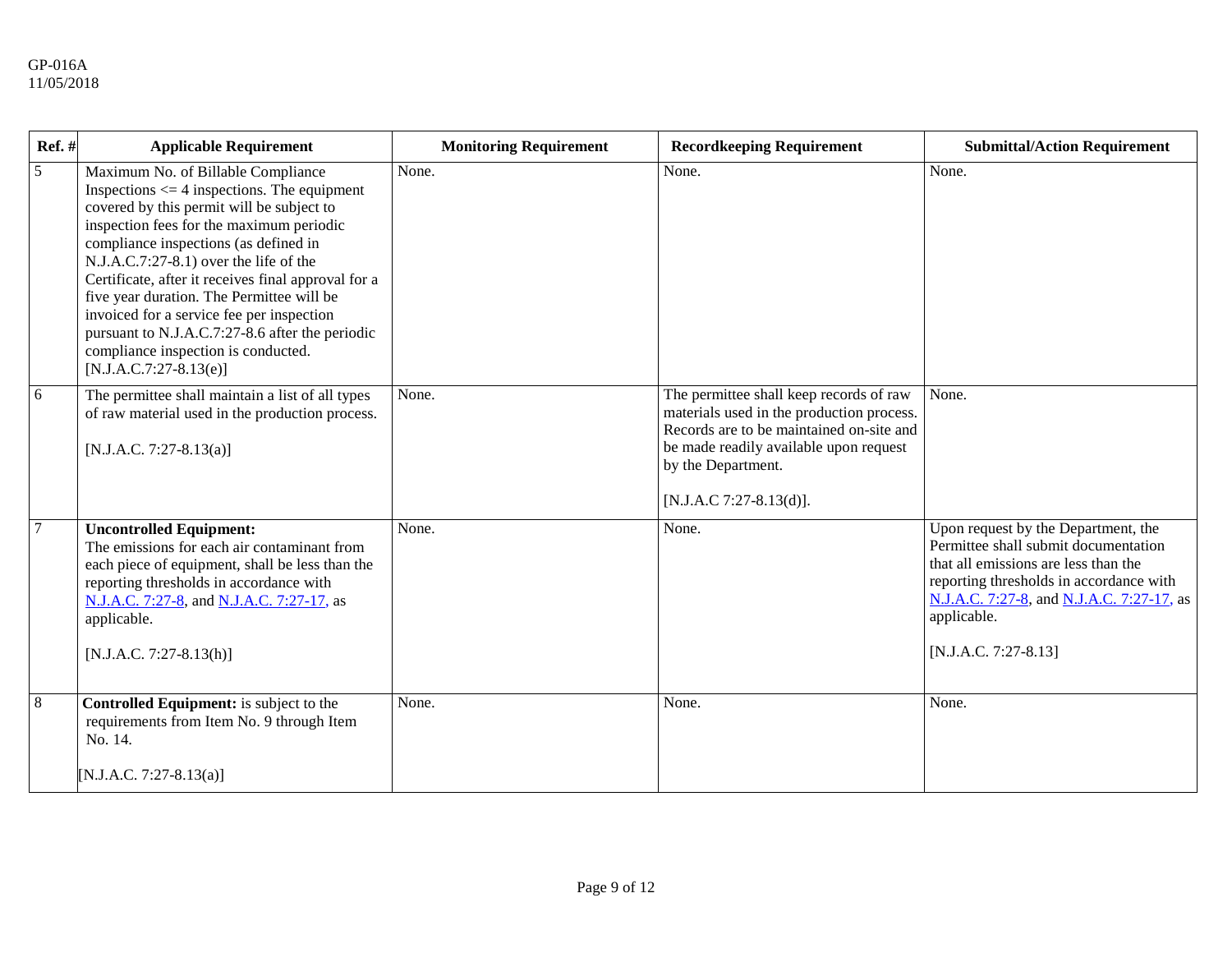#### GP-016A 11/05/2018

| Ref.# | <b>Applicable Requirement</b>                                                                                                                                                                                                                                                                                                                               | <b>Monitoring Requirement</b> | <b>Recordkeeping Requirement</b> | <b>Submittal/Action Requirement</b>                                                                                                                                                                                                                                                              |
|-------|-------------------------------------------------------------------------------------------------------------------------------------------------------------------------------------------------------------------------------------------------------------------------------------------------------------------------------------------------------------|-------------------------------|----------------------------------|--------------------------------------------------------------------------------------------------------------------------------------------------------------------------------------------------------------------------------------------------------------------------------------------------|
| 9     | The control device shall be operated and<br>maintained in accordance with the<br>manufacturer's specifications and instructions.<br>$[N.J.A.C.7:27-8.13(a)]$                                                                                                                                                                                                | None.                         | None.                            | None.                                                                                                                                                                                                                                                                                            |
| 10    | All components connected or attached to, or<br>serving the equipment or control apparatus shall<br>function properly and shall be used in accordance<br>with all conditions and provisions of this general<br>permit.<br>$[N.J.A.C. 7:27-8.3(e)]$                                                                                                           | None.                         | None.                            | None.                                                                                                                                                                                                                                                                                            |
| 11    | For any control device with the exception of<br>a Baghouse and/or Cartridge filter, the<br>emissions for each air contaminant from each<br>piece of equipment prior to the control<br>device, shall be less than the reporting<br>thresholds in accordance with $N.J.A.C. 7:27-8$ ,<br>and $N.J.A.C. 7:27-17$ , as applicable.<br>$[N.J.A.C. 7:27-8.13(h)]$ | None.                         | None.                            | Upon request by the Department, the<br>Permittee shall submit documentation<br>that all emissions as specified in the<br>Applicable Requirement are less than the<br>reporting thresholds in accordance with<br>N.J.A.C. 7:27-8, and N.J.A.C. 7:27-17, as<br>applicable.<br>[N.J.A.C. 7:27-8.13] |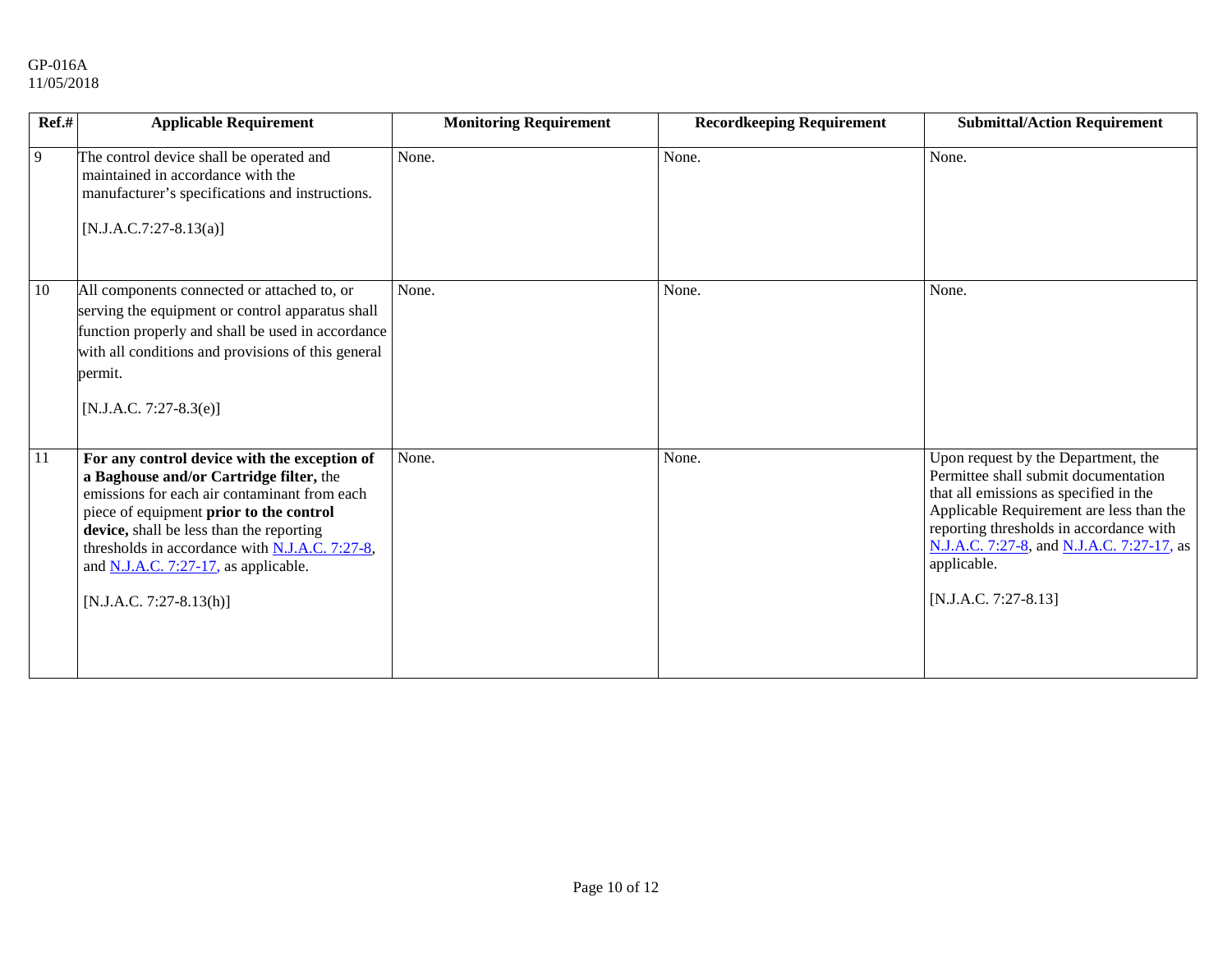| $\overline{\text{Ref.}}$ # | <b>Applicable Requirement</b>                                                                                                                                                                                                                                                                                                                                                                                                                                                                             | <b>Monitoring Requirement</b> | <b>Recordkeeping Requirement</b>                                                                                                                                                                                                                                                                                       | <b>Submittal/Action Requirement</b>                                                                                                                                                                                                                                                              |
|----------------------------|-----------------------------------------------------------------------------------------------------------------------------------------------------------------------------------------------------------------------------------------------------------------------------------------------------------------------------------------------------------------------------------------------------------------------------------------------------------------------------------------------------------|-------------------------------|------------------------------------------------------------------------------------------------------------------------------------------------------------------------------------------------------------------------------------------------------------------------------------------------------------------------|--------------------------------------------------------------------------------------------------------------------------------------------------------------------------------------------------------------------------------------------------------------------------------------------------|
| 12                         | If control device is a baghouse and/or<br>cartridge filter, the particulate emissions from<br>each piece of equipment after a baghouse<br>and/or cartridge filter, shall be less than the<br>reporting thresholds in accordance with<br>N.J.A.C. 7:27-8, and N.J.A.C. 7:27-17, as<br>applicable.<br>Air contaminant other than particulates,<br>prior to the baghouse and/or cartridge filter<br>shall be less than the reporting thresholds<br>per each piece of equipment.<br>$[N.J.A.C. 7:27-8.13(h)]$ | None.                         | None.                                                                                                                                                                                                                                                                                                                  | Upon request by the Department, the<br>Permittee shall submit documentation<br>that all emissions as specified in the<br>Applicable Requirement are less than the<br>reporting thresholds in accordance with<br>N.J.A.C. 7:27-8, and N.J.A.C. 7:27-17, as<br>applicable.<br>[N.J.A.C. 7:27-8.13] |
| 13                         | If the control device is a baghouse and/or<br>cartridge filter, the owner or operator shall<br>inspect and maintain the particulate control<br>device on a schedule that maintains the<br>designed particulate control efficiency as<br>specified by the manufacturer. The particulate<br>control device shall be operated and maintained<br>in accordance with the manufacturer's<br>recommendations.<br>$[N.J.A.C. 7:27-8.13(h)]$                                                                       | None.                         | Recordkeeping by manual logging of<br>parameter or storing data in a computer<br>data system upon occurrence of event.<br>Record each inspection and maintenance<br>event. Records are to be maintained on-<br>site for five years and be made available<br>to the Department upon request.<br>[N.J.A.C. 7:27-8.13(d)] | None.                                                                                                                                                                                                                                                                                            |